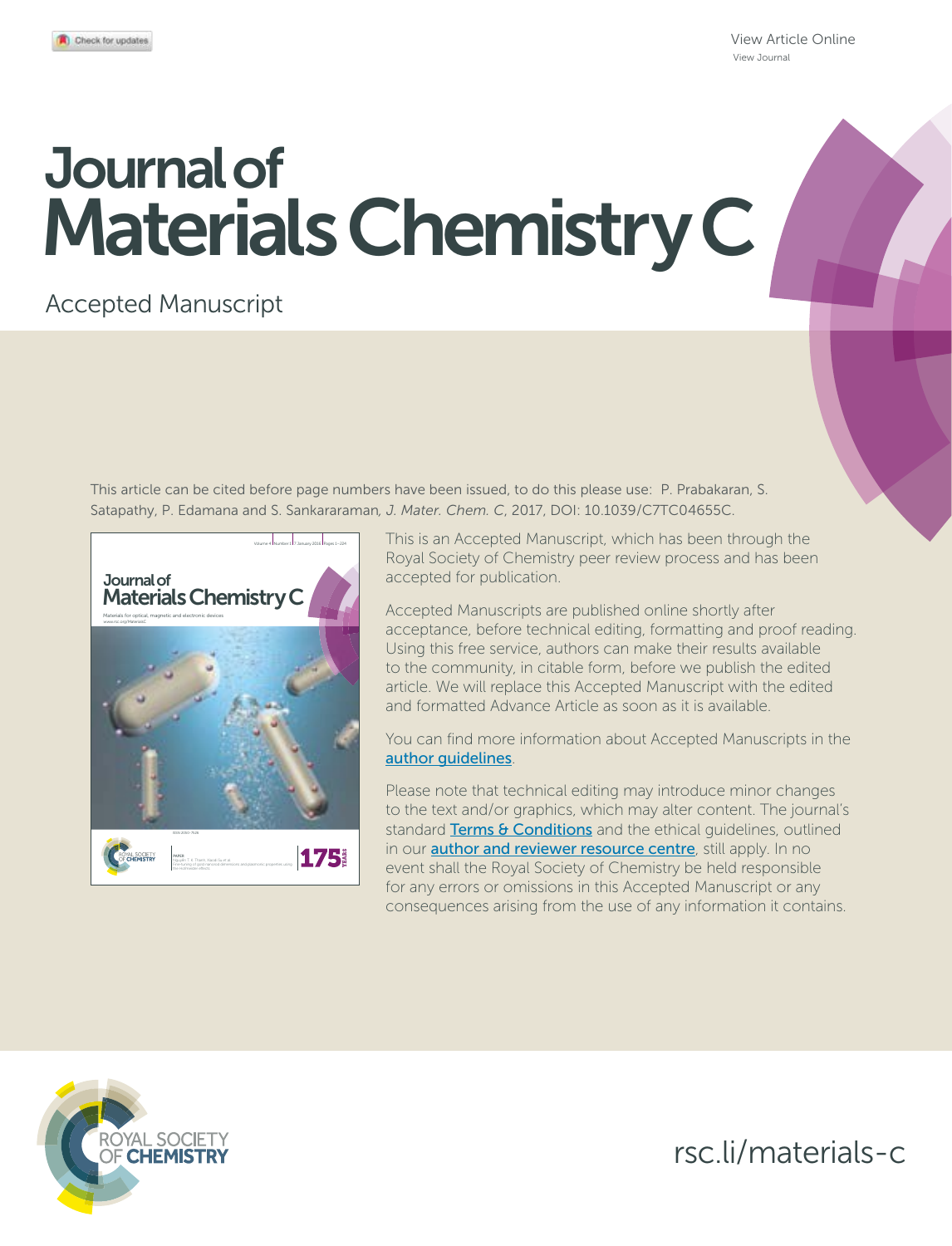#### TABLE OF CONTENTS



Highly stabilized molecular interactions and bulk transport characteristics are achieved through the synthesis of ultrathin 2D nanowall network of pyrediyne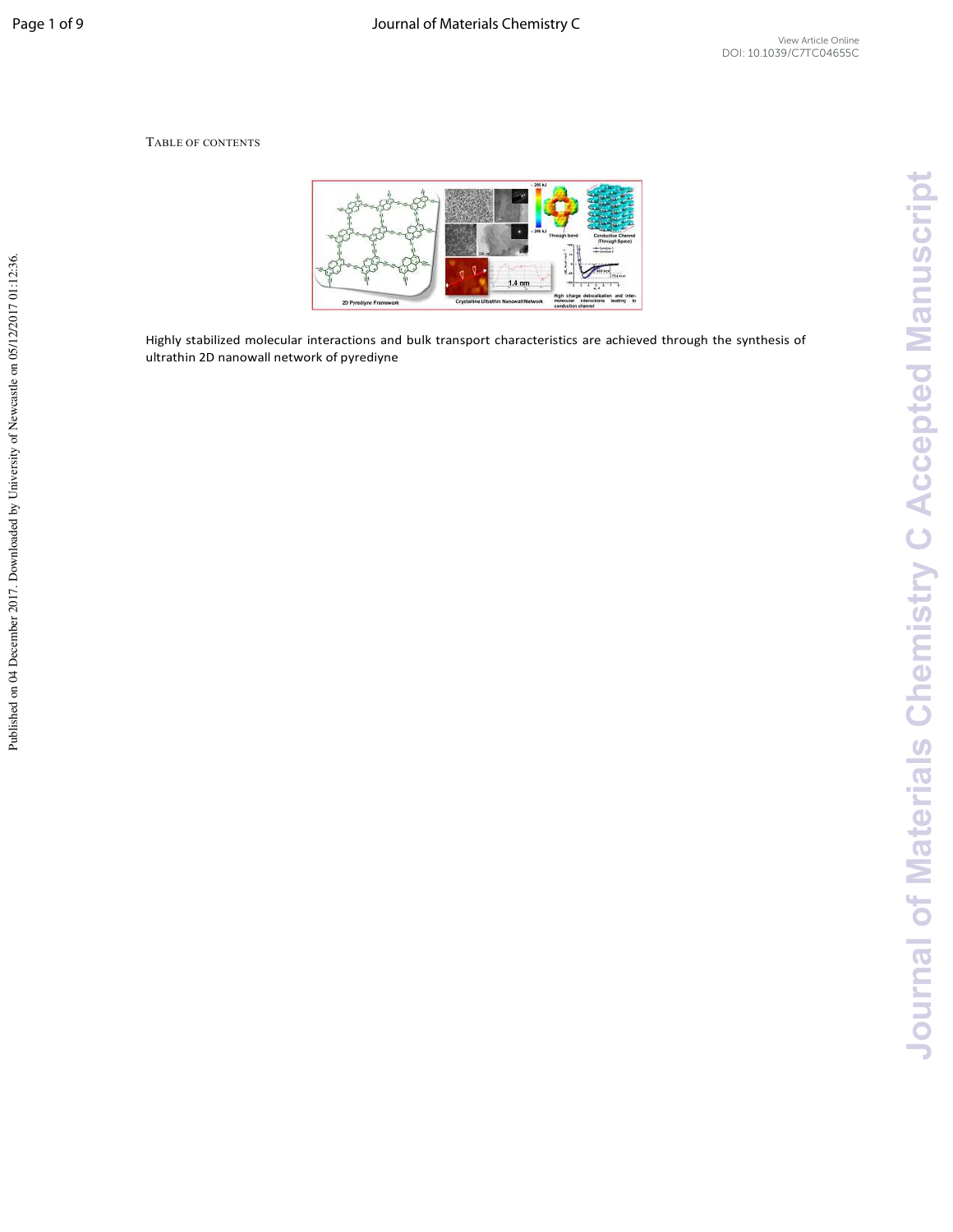## **Journal Name**

## ARTICLE

Received 00th January 20xx, Accepted 00th January 20xx

DOI: 10.1039/x0xx00000x

**www.rsc.org/** 

**Architecting** *Pyrediyne Nanowalls* **with Improved Inter-Molecular Interactions, Electronic Features and Transport characteristics** 

*Palani Prabakaran, Sitakanta Satapathy, Edamana Prasad\*<sup>a</sup> and Sethuraman Sankararaman\*<sup>b</sup>*

Synthesizing graphdiyne analogues with a well-defined structure and desirable band gap is a challenging task. Herein, we present a novel, well-defined and highly structured crystalline π-conjugated nanowall framework, named as pyrediyne (pyrene+diyne=pyrediyne), with large in-plane periodicity. The bulk synthesis of the two-dimensional (2D) ultrathin polymeric framework of pyrediyne is achieved via a modified-Glaser-Hay coupling reaction using 1, 3, 6, 8 tetraethynylpyrene. The ultrathin π-conjugated crystalline pyrediyne nanowall is well characterized by Raman, SEM, AFM, HR-TEM and XPS techniques. Electronic structure information reveals the π-conjugated framework to be completely planar with *C<sup>s</sup>* point group, where a tunable band gap of *Eg* ~1.17 eV can be achieved depending upon the number of pyrene units. The electrostatic potential maps reveals a complete π-delocalization of the electron cloud throughout the framework with high electronegative potential at the acetylenic linkages. This through-bond charge coupling via the conjugated network which in conjunction with the charge delocalization via  $\pi\cdots\pi$  interactions in space accounts for the significant electrical conductivity { $\sigma$  = 1.23(±0.1)×10<sup>-3</sup> S m<sup>-1</sup>} in the organic material.

#### **Introduction**

Flat surfaces with high  $\pi$ -charge delocalization and high stability under harsh conditions makes 2D networks an extremely important building blocks for next generation devices.<sup>1-7</sup> In this context, there has been an increasing demand for carbon based nano structures with exotic physical and chemical properties, which resulted in the realization of carbon nanotubes,  $8-14$  nanosheets,  $15-19$  nanowalls<sup>20-23</sup> and graphene.<sup>24-30</sup> The latest entry in this series is graphdiyne, exhibiting potential towards diverse applications,  $31-39$  where the hexagonal benzene rings are connected by diacetylenic bonds.<sup>40-42</sup> However, the elusiveness of 2D nanosheet synthesis and their importance in transport applications still demands for the design and synthesis of novel carbon materials with well-defined structure and unique properties. Subtle design modifications in such flat  $\pi$ systems could considerably alter optical and geometrical characteristics of the materials, leading to better charge transport properties.

Keeping in view the above facts, we plan to achieve a brand new type of carbon material of good synthetic scalability with much improved electronic features and transport abilities. The present work describes the successful attempt in synthesizing

DOI: 10.1039/x0xx00000x

an extremely flat, highly ordered pyrediyne (PDY) nanowall over Cu surface with much improved  $\pi$ -conjugation, delocalization features and better transport characteristics compared to that of graphdiyne. The present work also reports the bulk synthesis of pyrediyne, which involves a modified Glaser-Hay co coupling reaction $41$ using  $1,3,6,8$ tetraethynylpyrene (TEP) as precursor. XPS, Raman and FT-IR studies were successfully used to characterize the molecular structure, while SEM, TEM, AFM and optical microscopy results substantiate the evidence towards formation of the ultrathin 2D framework. Remarkably, our synthetic strategy affords ultrathin and crystalline pyrediyne nanowall at room temperature with a well-defined domain structure and periodicity with narrow distributions of thickness (as thin as 1.4 nm) and lateral size  $(0.6 \mu m)$ . We hypothesize the material to be transport active since the 1D potential energy surface calculations suggest (i) the possibility of high through-bond and through-space coupling interactions for binding, and (ii) a low band gap  $(E_g)$  of 1.17 eV, which is better than that of Si and comparable to that of graphdiyne.

#### **Experimental**

#### **Materials**

1,3,6,8-Tetraethynylpyrene (TEP) was synthesized according to reported procedure.<sup>43</sup> Acetone, Tetrahydrofuran (THF), tetra methyl ethylene diamine (TMEDA) were purchased from Spectrochem chemicals and used without further purification. Pyridine, phosphoric acid and nitric acid were purchased from Merck, India. Hydrochloric acid was purchased from Fisher

 $S_{\mathsf{PP}}$ 

<sup>&</sup>lt;sup>a.</sup> Prof. Edamana Prasad, Department of chemistry Indian Institute of Technology Madras, Chennai 600036 (India) E-mail: pre@iitm.ac.in

<sup>&</sup>lt;sup>b.</sup> Prof. Sethuraman Sankararaman, Department of chemistry Indian Institute of Technology Madras, Chennai 600036 (India)

E-mail: sanka@iitm.ac.in Electronic Supplementary Information  $(ESI)$ available<sup>.</sup>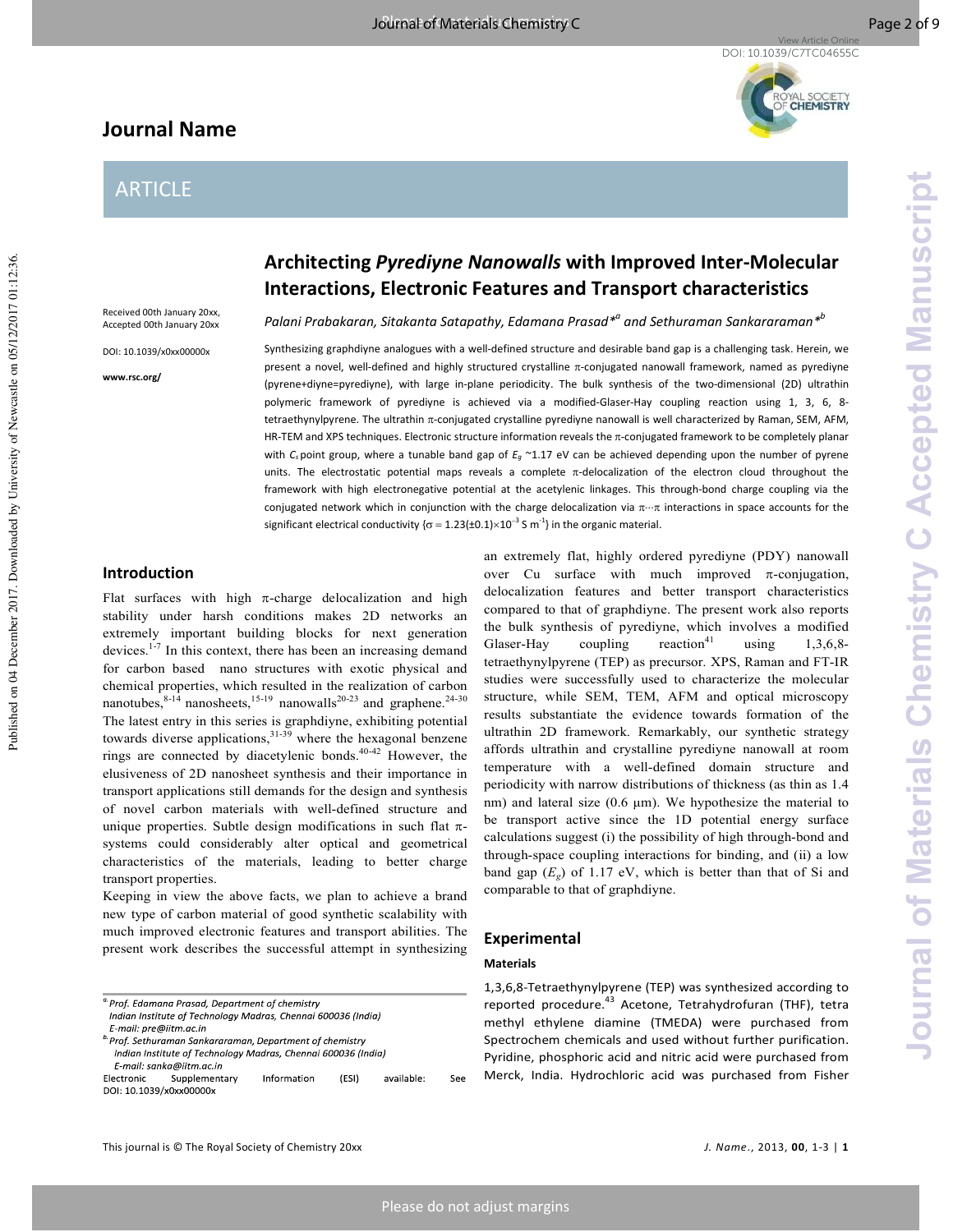Published on 04 December 2017. Downloaded by University of Newcastle on 05/12/2017 01:12:36

Scientific chemicals. Copper plate and copper powder were purchased from S.D. fine chemicals, Chennai, India.

### **Pyrediyne Nanowalls Synthesis**

Copper plates ( $2 \times 2$  cm) were ultrasonically cleaned with phosphoric acid, 1M HCl, water and acetone to make surface smoother. Washed copper plates were dried under the flow of  $N_2$ . Copper plates were placed in the mixed solution of acetone (50 mL), pyridine (2.5 mL), and tetra methyl ethylene diamine (TMEDA) (0.5 mL). TEP (20 mg) was dissolved in 200 mL of acetone and the solution was added drop wise into the reaction mixture as mentioned above. Then the mixture was warmed at 50 °C under  $N_2$  atmosphere for 1 day. The reaction flask was covered by Al foil and protected from light. Finally, the copper plates were washed with acetone and THF to remove unreacted TEP followed by drying under nitrogen. Nanowalls grown over copper plates were further taken for characterization.

#### **Bulk Synthesis of Pyrediyne Powder**

After successful synthesis of pyrediyne (PDY) nanowalls, we have utilized 1,3,6,8-tetraethynylpyrene to synthesize the PDY powder in bulk. Copper powder (400 mg) was added in the mixed solution of acetone (100 mL), pyridine (5 mL), and tetra methyl ethylene diamine (TMEDA) (1 mL). TEP (40 mg) was dissolved in 400 mL of acetone and added into the reaction mixture as mentioned above. Then the reaction mixture was constantly stirred at 50  $^{\circ}$ C under a N<sub>2</sub> atmosphere for 2 days. The reaction flask was covered by Al foil to protect from light. After completion of the reaction, the crude product was filtered and washed with acetone and water to remove pyridine and TMEDA. The washed crude product was added slowly to 20 mL of concentration nitric acid (18 M) to remove the copper powder. This was followed by dilution with water and subsequent filtration to form the pure product (~38 mg).

#### **Techniques**

The morphology of pyrediyne nanowalls were examined using scanning electron microscopy (SEM) (FEI quanta FEG 400 at 5 kV). Smaller quantities of nanowalls were grown over the copper plate and then directly carried out for the SEM analysis. Aqueous dispersion of nanowalls was drop casted over silicon wafer (111) for SEM (Inspect F at 20 kV) imaging. The as prepared samples were kept under vacuum desiccator for 24 hours for drying. All of the sample gold sputter coated 30 s and then imaged under SEM. The morphology analysis of the pyrediyne was done using transmission electron microscopy (TEM) (JEOL JEM-2000 at 200 kV). For TEM, water dispersed pyrediyne solution was drop casted on carbon coated copper grid (200 mesh) and kept for drying for 24 hours under vacuum. A similar sample preparation procedure over glass substrate was employed for OM studies using optical microscope (Nikon Eclipse LV 100 POL). AFM studies experiments were performed using Park systems XE 100 and the height image analysis was carried out using XEI imaging software. Raman spectra were collected using MultiRAM FT-Raman spectrometer (Germanium detector with the resolution

of 4 cm<sup>-1</sup>). Powder-XRD patterns of pyrediyne were recorded using Bruker D8 Advance X-ray diffractometer using Cu-K<sub>α</sub> radiation ( $λ=1.54$  Å). UV spectra were recorded using JASCO V-660 spectrophotometer. IR spectrum was recorded using JASCO FT/IR-4100 spectrometer. X-ray photoelectron spectroscopy (XPS) measurements was carried out using Omicron ESCA probe spectrometer with polychromatic Mg  $K_{\alpha}$ X-rays (hν = 1253.6 eV).

#### **Conductivity Measurement**

Impedance spectroscopy of the solid powder was recorded using Bio-Logic SP-150 instrument at 25 °C over the frequency range from 100 kHz to 10 mHz with an AC perturbation of 10 mV at the 0V DC level. The solid powder was made into pellet of area (a = 1.2474 cm<sup>2</sup>) using a hydraulic press and was then placed in a cylindrical cell having two stainless steel (electrodes) stoppers at both ends. The Nyquist plot semicircle was then fitted to obtain the resistance value using the Z-view software (Version 3.2c, EC lab) of the instrument. The electrical conductivity was calculated using the following equation.

$$
\sigma = \frac{l}{R \times a}
$$

where, '*l'* is the thickness, '*R'* is the resistance and *'a'* is the area of the solid pellet. The experiment was repeated three times and the average of all the resistance value is considered for the above equation.

#### **Results and discussion**

#### **Synthesis and Molecular Symmetry of Highly Planar Pyrediyne Nanowalls**

The schematic illustration of the synthesis process of pyrediyne nanowall (scheme 1), DFT optimized molecular geometry with energy and point group symmetry is depicted in figure 1. The  $\pi$ -conjugated 2D framework is fully flat and highly planar as a result of Cs point group symmetry.<sup>44</sup>



Scheme 1. Synthetic scheme with the molecular structure of  $1,3,6,8$ -tetraethylenepyrene (TEP) and pyrediyne.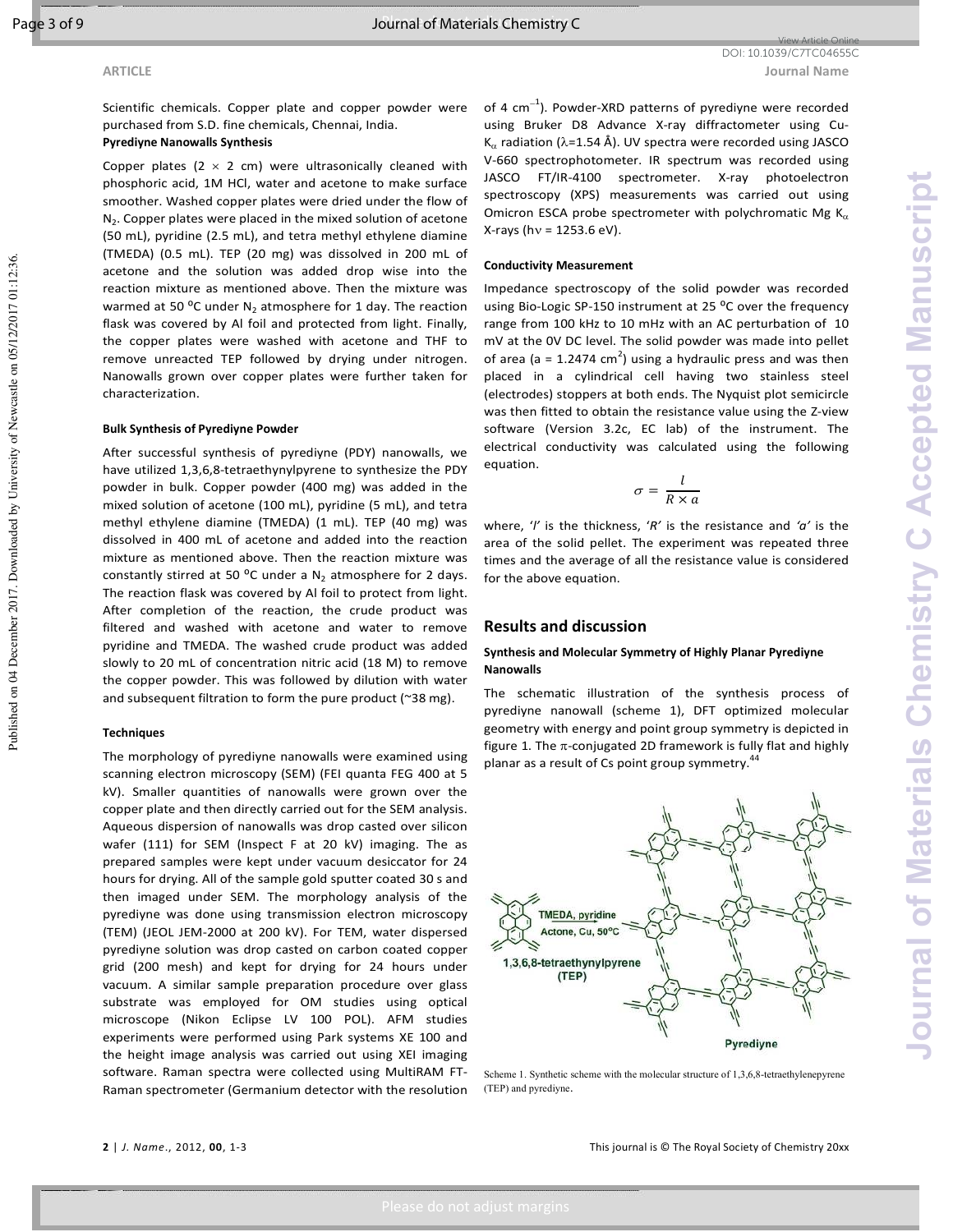Published on 04 December 2017. Downloaded by University of Newcastle on 05/12/2017 01:12:36

**Journal Name ARTICLE ARTICLE** View Article Online DOI: 10.1039/C7TC04655C



Figure 1. Grimme's dispersion corrected<sup>45</sup> B3LYP-D/6-31G (d) optimized geometry,

energy and point group symmetry of pyrediyne are shown (Top and side views).

The synthesis of the pyrediyne was carried out using copper as catalyst. Copper powder was used for the bulk synthesis of pyrediyne. It has been observed that polymeric 2D nanowall framework of pyrediyne can be developed upon replacing copper powder by copper plates. Briefly, Copper plates were placed in a solution of acetone (50 mL), pyridine (2.5 mL), and tetra methyl ethylene diamine (TMEDA) (0.5 mL). 1,3,6,8- Tetraethynylpyrene TEP (20 mg) was dissolved in 200 mL of acetone and the solution was added drop wise into the reaction mixture. Copper gets easily converts to  $Cu^{2+}$  ions in the presence of a catalytic amount of base, where a Glaser−Hay reaction can take place efficiently with the aid of TMEDA (See Experimental Section for Details).

#### **Microscopic Observation of Multilayer Pyrediyne Growth and Its Reproducibility**

It was observed that the reaction was stopped upon the formation of a few multilayers on the Cu surface. Since most of the reactants are still present in the reaction mixture, reusing the reaction mixture resulted in the formation of the nanowalls over the newly added copper plates. Figure 2a shows the scanning electron microscope (SEM) image of pyrediyne nanowalls on the copper plate.

It can be seen that the  $\pi$ -stacked sheets were sufficiently transparent and freestanding to traverse the holes in the carbon matrix. The pyrediyne nanowalls on copper foil with the element content mapping are given in the supporting information (Figure S1). The cyan colored particles indicate copper (Cu), while the red ones accounts for the uniform distribution of carbon (C) throughout the  $\pi$ -conjugated framework. The intact growth of the nanowalls is further characterized by SEM experiments as shown in Figure 2b-d, which also accounts for the high reproducibility of the method used in the case.

Figure 3 shows the multilayered structure of pyrediyne from scanning electron microscophy (SEM), atomic force microscopy (AFM) {on Si(111) wafer} and optical microscopy



Figure 2. SEM images recorded over the Cu surface accounting for the growth of the 2D pyrediyne nanowalls from the reaction mixture after a) 1st cycle b) 2nd cycle, c) 3rd cycle and d) 4th cycle. The reaction mixture was re-used four times, and each time, a new Cu plate was used.



Figure 3. a) SEM, b) AFM image (semi-contact mode) studies on Si(111) wafer and c) OM image of the transparent 2D nanowall recorded over glass substrate.

(OM) {over glass substrate} studies. The SEM image in Figure 3a indicates the layered structure of the transparent nanowalls,  $\pi$ -stacked over one another. The ultrathin layered 2D framework of pyrediyne exclusively composed of carbon material is then characterized from the energy dispersive x-ray spectrometry (EDS) which confirmed the carbon content along with a few peaks vouching for the silicon and oxygen content arising from silicon substrate Si(111) used to record the SEM image (Figure S2, Supporting Information). The AFM image in Figure 3b further confirmed the sheet morphology of height 1.4  $\pm$  0.3 nm with lateral size of 600  $\pm$  35 nm. Optical microscopy image also confirms the sheet morphology of pyrediyne, vide Figure 3c.

#### **2D Periodicity and High Crystallinity of Multilayered Pyrediyne**

Figure 4 shows the transmission electron microscopy (TEM) studies which are consistent with the other microscopic results. Figure 4a shows TEM images of transparent  $\pi$ -stacked pyrediyne nanowalls. A typical low-magnification TEM image of the  $\pi$ -stacked pyrediyne nanowalls, separated by a distance of 0.48 nm, is given in Figure 4b. The selected area electron diffraction (SAED) image followed by TEM, confirmed the highly ordered in-plane periodicity and crystallinity of the welldefined ultrathin 2D lattice framework of pyrediyne.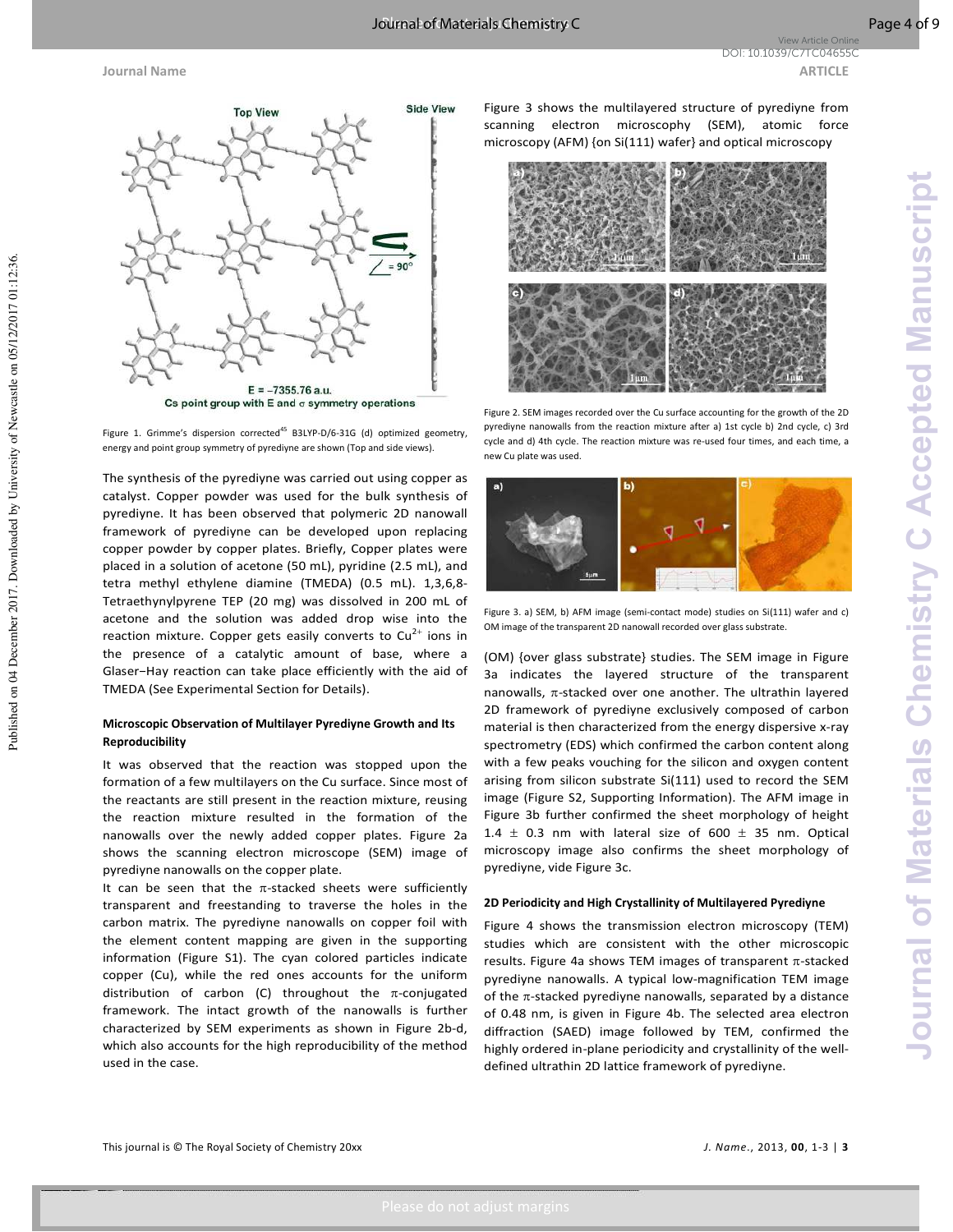Published on 04 December 2017. Downloaded by University of Newcastle on 05/12/2017 01:12:36

High-resolution TEM (Figure 4b) showed lattice fringes with an interval of 0.48 nm, which was further confirmed by XRD (figure 7). In the SAED assignment, we also accounted for the (222), (521), and (400) reflections accounting for the body centred cubic (BCC) lattice structure of the crystalline



Figure 4. HR-TEM images of a)  $\pi$ -stacked sheets of pyrediyne nanowall, b) lattice fringe spacing (red encircled) between the nanowalls, c) SAED pattern and d) XRD results from the pyrediyne nanowall.

pyrediyne. Further evidence suggesting high crystallinity for the material has come from the appearance of several sharp peaks in the x-ray diffraction pattern as shown in Figure 4d. The calculated d values of 5.42, 3.85, 3.11, 2.75, 2.46, 2.26Å from the XRD results correspond to (110), (200), (211), (220), (310), and (222) reflections of a BCC lattice for the pyrediyne nanowall along with high periodicity along with the lattice parameter of a=7.7 Å.

#### **The Diacetylenic Linkage/The Carbon-Carbon Bond (sp<sup>2</sup> -(sp-sp)<sup>2</sup> sp 2 )**

Raman spectra of pyrediyne in Figure 5 indicates two weak bands at 460 and 614  $cm^{-1}$  and six strong bands positioned around 1240, 1364, 1604, 1986, 2125 and 2195  $\textsf{cm}^{-1}$ . The band at 460, 614, 1240, 1364 and 1604  $cm^{-1}$  indicate the presence of pyrene.<sup>46-49</sup> The 460 and 614 cm<sup>-1</sup> bands are assigned to the stretching vibrations arising from the pyrene skeleton. The band at 1240 cm $^{-1}$  is due to the CH in-plane bending, while the strong band at 1364  $cm^{-1}$  is from the C-C stretching coupled with weak ring-breathing vibrations. The peak at 1604  $\textsf{cm}^{-1}$  is the characteristic band for the C-C stretching vibration. 1,3,6,8 tetraethynylpyrene (TEP) shows sharp peaks around 2100  $cm^{-1}$ that could be due to the carbon-carbon triple bond stretching. The band underwent a hypochromic shift to 2125 cm<sup>-1</sup> upon reaction with a diyne linkage. $41$  This hypochromic shift suggests the formation of acetylenic linkages (−C≡C−C≡C−) architecting the 2D nano network as shown in Figure 5. From Raman spectra, we conclude that the pyrene moieties in the nanowall are tethered with diacetylenic linkages.



View Article Online DOI: 10.1039/C7TC04655C

Figure 5. Raman spectra vibration peaks from pyrediyne confirming the acetylenic linkage connecting the pyrene network.

#### **Bulk Pyrediyne; Morphology and Microarchitectures**

Copper plates were used to synthesize the nanowalls while copper powder was used to synthesize bulk pyrediyne in powder form (See Experimental Section for Synthetic Procedure Details) with high scalability. Figure 6 shows the electron microscopy studies for bulk pyrediyne. The size data was evaluated from 106 independent nanodomains, where the average size of the flakes varied from 60-200 nm, as shown in Figure 6c. The average size of the flakes were found to be 120± 10 nm. The pyrediyne powder characterized from the energy dispersive x-ray spectrometry (EDS) which confirmed the carbon content along with a few peaks vouching for the indium, tin and oxygen content arising from indium tin oxide (ITO) glass used to record the SEM image (Figure S3, Supporting Information). Bulk Pyrediyne is further characterized by TEM which revealed the layered sheet nature of the nanowall as shown in Figure 6d. The selected-area diffraction pattern (SAED) indicates the semi crystalline nature with lesser number of diffraction spots as shown in Figure 6e.



Figure 6. SEM images of bulk pyrediyne at a) low and b) high magnification, c) Size distribution and it's Gaussian fitting (red line). (A total of 106 independent flakes were considered for averaging), d) High resolution TEM micrograph confirming the nanosheet structure and e) selected area diffraction (SAED) image from the pyrediyne nanosheet.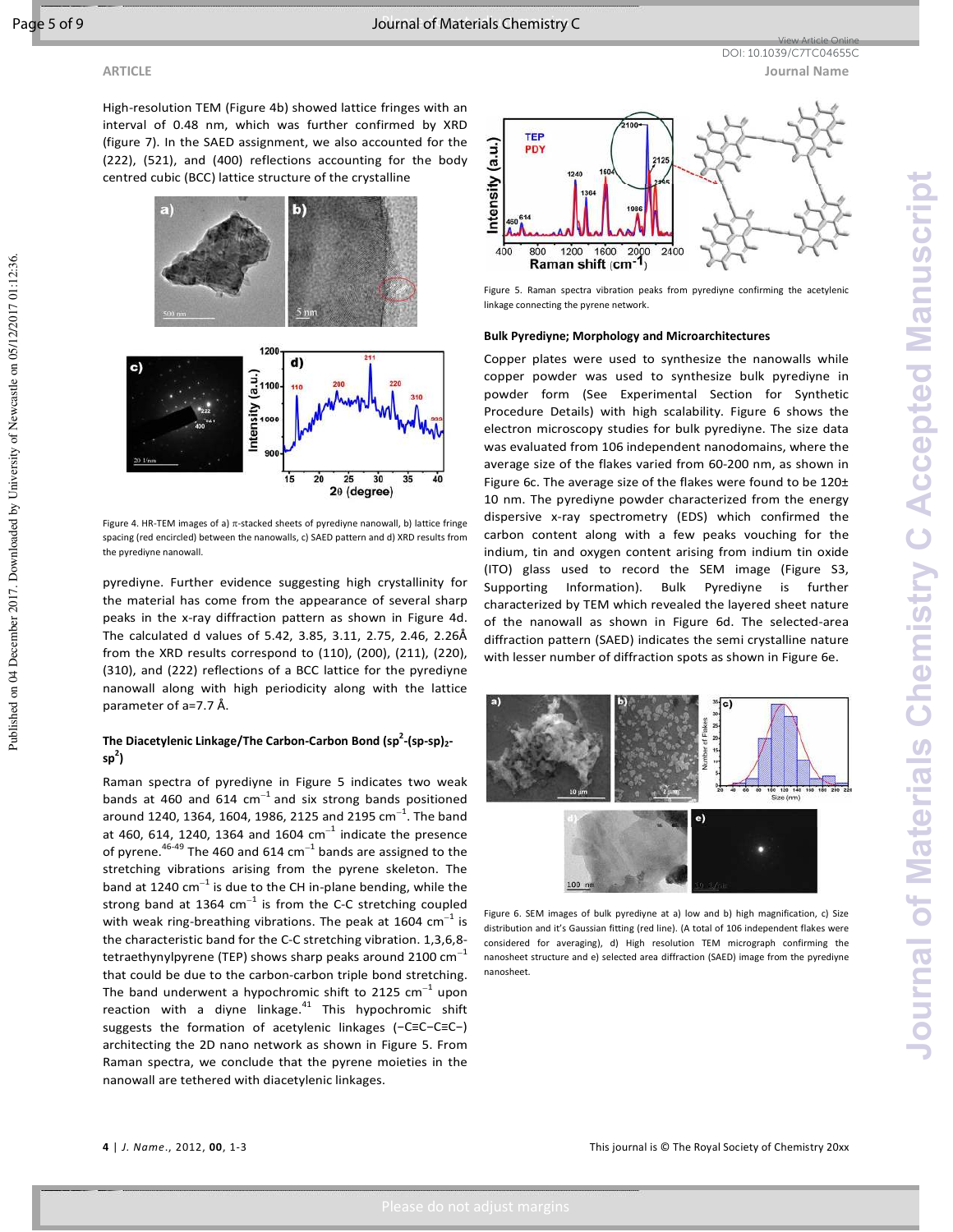Published on 04 December 2017. Downloaded by University of Newcastle on 05/12/2017 01:12:36





Figure 7. Powder X-ray diffraction pattern from the bulk pyrediyne.

Figure 7 shows the powder x-ray diffraction results, recorded from the bulk pyrediyne. As evident, the peak intensities for bulk pyrediyne are relatively lesser (zoomed view, Figure 7) as compared to the previously observed intensities for the nanowalls, accounting for a relatively lesser crystallinity. This is also evident from lesser spots in the corresponding SAED image for the bulk pyrediyne (Figure 6e). The diffraction peak at 2θ = 26.75°, indicates an interlayer  $\pi \cdots \pi$  spacing of 0.33 nm.

Thermogravimetric analysis (TGA) was performed to understand the thermal stability of the newly synthesized pyrediyne (Figure S4, Supporting Information). In the derivative plot, we have found two major peaks at 345.55 °C and 584.04 °C. Among the two step degradation process, the  $1<sup>st</sup>$  peak at 345.55 °C was assigned to the degradation of the terminal ethynyl pyrene units in the nano-sheet, whereas the 2<sup>nd</sup> peak at 584 <sup>o</sup>C was due to the degradation of the 2D polymeric framework. Minor contributions at 220 °C can be assigned to the release of moisture content.

In bulk synthesis of pyrediyne, concentrated nitric acid was used to remove the copper powder from the reaction mixture. FT-IR spectra for the pyrediyne nanowalls and pyrediyne powder recorded after washing with nitric acid (Figure S5, Supporting Information). The intactness of almost all the stretching vibrations confirms its high chemical stability, where the structural integrity remains unaffected in response to strong oxidizing agents, i.e., conc.  $HNO<sub>3</sub>$ .

#### **Uniform Chemical Composition and Bonding**

In addition, the elementary composition and bonding structure is studied systemically using high-resolution X-ray photoelectron spectroscopy (XPS), in order to discern the chemical environment of each element involved in the formation of pyrediyne nanowall network, vide Figure 8. The spectra of XPS indicate that the pyrediyne nanowalls were mainly composed of elemental carbon, which was identical to the result of energy-dispersive spectrometery (EDS) (Figure S3, Supporting Information).

Figure 8. XPS spectra for the pyrediyne nanowalls deconvoluted for C 1s.

Moreover, carbon was distributed uniformly across the whole sheet, indicating the uniform chemical composition of the sheet. X-ray photoelectron spectroscopy (XPS) shows C 1s binding energy profile of pyrediyne (Figure 8). The peak at 285.2 eV showed essentially identical binding energy for the C 1s orbital. In detail, C 1s peak can be deconvoluted into four sub-peaks with major contributions from C≡C and C=C species. The abundance ratio of the sp/sp<sup>2</sup> carbons was 1.03, which was in quite good agreement with the chemical composition of pyrediyne. No copper trace was detected therein, which was also confirmed by high-resolution XPS focusing on the Cu 2p region (Figure S6, Supporting Information). The first peak at 248.3 eV corresponds to  $sp^2$  hybridization while the second peak at 285.2 eV corresponds to sp hybridization of pyrediyne.<sup>50,51</sup> Hybridization of sp and sp<sup>2</sup> confirms that the well-defined 2D structure of pyrediyne nanowall network was composed of pyrene linked with two acetylenic linkages. Minor contributions to the C 1s envelope was ascribed to C−O and C=O species at 286.7 eV and 288.6 eV, respectively. The calculated oxygen/carbon ratio was very minute, i.e., 0.3 and their presence might be due to the adsorption of  $O<sub>2</sub>$  when pyrediyne was exposed to air.<sup>42</sup>

#### **Electronic Structure and Density of States**

Since, pyrediyne is a newly constructed nanowall network, it becomes utmost important to shed light on its electronic structure which can be correlated with its potential to depict transport abilities in organic electronics. Figure 9a depicts the DFT computed electrostatic potential surface (ESP maps) of pyrediyne which infers high delocalization of π-electron cloud throughout the conjugated 2D framework.

The careful analysis of the ESP maps further gives us a clear picture of high delocalization of the electron densities at the diacetylenic linkages as compared to the peripheral pyrene surfaces. This confirms the significantly high coupling of charge densities through bond along the acetylenic linkages that connects the peripheral pyrenes.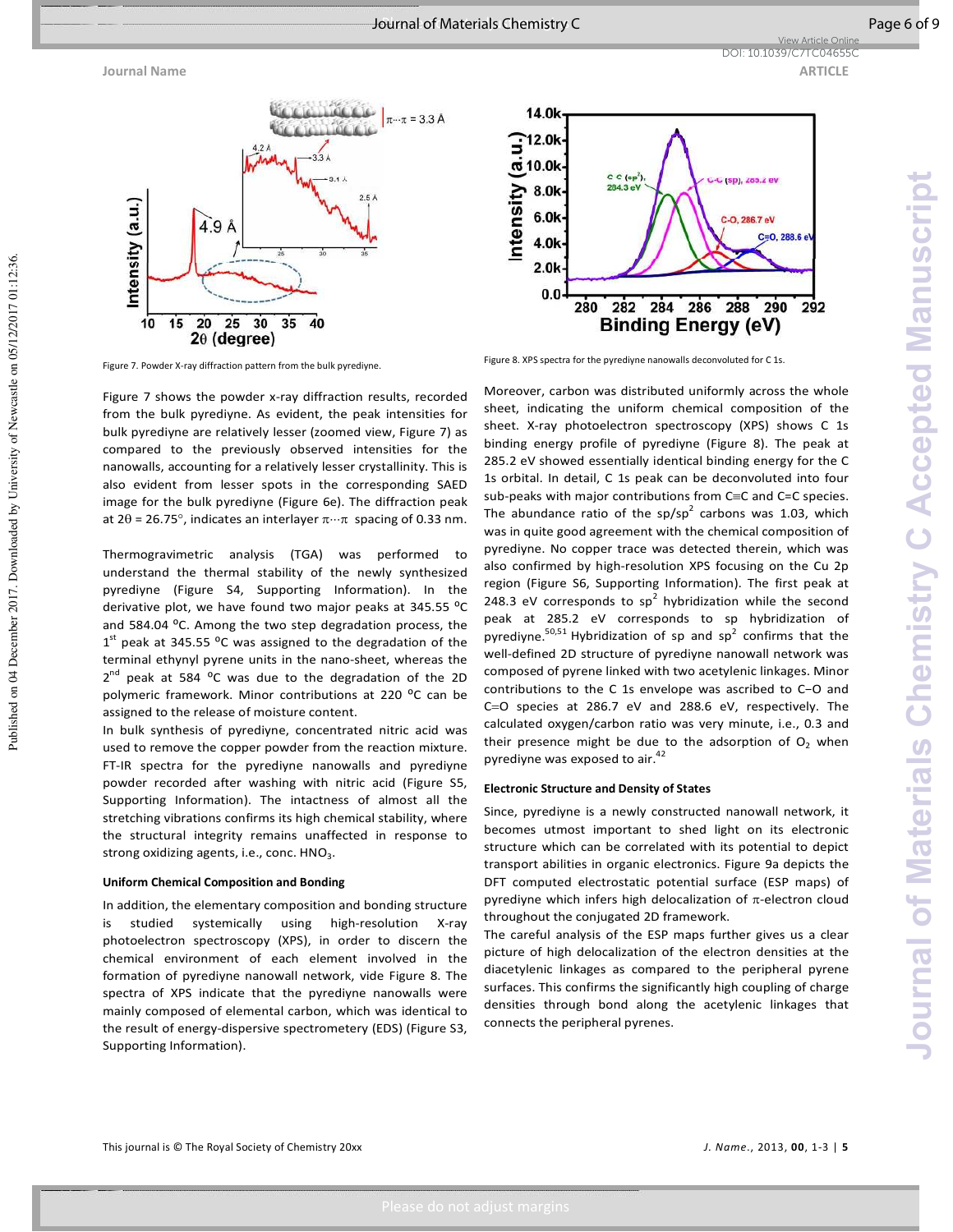

Figure 9. a) Electrostatic potential map (Grimme's dispersion corrected B3LYP-D/6-31G (d)) depicting the highly  $\pi$ -rich aromatic acetylenic linkages w.r.t that of the pyrene surfaces. The red and the blue part on the scale denote the electronegative and electropositive potentials. (isovalence  $= 0.002$ ), b) The density of states (DOS) for the highly delocalized optimized geometry of single pyrediyne nanowall as shown in the box, c) The HOMO and LUMO isodensity surfaces and d) the solid state UV-Visible absorption spectra for the fine powder of pyrediyne.

The density of states (DOS) calculations, as shown in Figure 9b further accounts for a reasonable direct band gap of  $E_q = 1.17$ eV. This is an advantage over the indirect band gap of Si (*E<sup>g</sup>* =1.29 eV) and is also comparable to the theoretical band gap of graphdiyne  $(E_q = 1.1 \text{ eV})$ ,<sup>52-55</sup> employing similar level of theory. From Figure 9b, it can be seen that the densities of the virtual and the occupied states are much high due to high delocalization of  $\pi$  electron cloud throughout the network and further the densities of the virtual states are much higher as compared to that of the occupied states, which provides a much better pathway for tunneling of charge within the two states.

The enhanced coulomb interactions in reduced dimensionality<sup>44,45</sup> mainly affect the  $E_q$  as the columbic force of attraction for a quassiparticle (electron-hole pair) which is mainly given by,

$$
E_c = -\frac{e^2}{4\pi\varepsilon\varepsilon_0 r}
$$

Where,  $E_c$  is the columbic force, e is the electron charge ε is the dielectric constant and r is the exciton radius.

Hence we went on to compare the DOS of two different pyrediynes on the basis of number of pyrene rings (Figure S7, Supporting Information). The *Eg* value for the framework with 9 pyrene rings is 1.17 eV while for the one with 4 pyrene rings is 1.52 eV, estimated by using the same level of theory (B3LYP-D/6-31G(d)). Clearly the DOS became much improved in the network with more number of pyrene rings due to high delocalization and  $\pi$ -conjugation. Hence, we suggest that the direct band gap of pyrediyne network with pyrenes as the core is a much improved one compared to that of graphdiyne with relatively less delocalized benzene rings as cores. Figure 9c depicts the HOMO and LUMO isodensity surfaces of pyrediyne



Figure 10. The MM+ optimized  $\pi$ -stacked dimers of pyrediynes with a) lesser conjugation (Pyrediyne-1), b) increased conjugation (Pyrediyne-2) and c) conjugation dependent molecular interaction energies /1D potential surface of the corresponding pyrediyne dimers.  $\Delta E = \{E \text{ (bound dimer)} - 2 \times E \text{ (monomers)}\}.$ 

which shows uniform distribution of electron densities over the 2D framework due to high conjugation and hence validates the broad UV-spectrum covering the entire UV-Vis range from 300-900 nm, vide Figure 9d.

#### **Improved Inter-Molecular Interactions in Pyrediyne**

In order to account quantitatively for the molecular interactions providing additional stability to the pyrediyne nanowalls, we computed the interaction energy profiles (potential energy curves) for both the pyrediyne dimers using molecular mechanics simulations  $(MM+)^{56}$ , vide Figure 10. The MM+ optimized pyrediyne dimers are bound via  $\pi \cdot \cdot \pi$ interactions as shown in Figure 10a and Figure 10b. The potential energy curves are obtained by plotting the interactions energies obtained by varying the  $\pi \cdot \cdot \pi$  distances from 2 Å to 8 Å, Figure 10c. Consequently, the interactions are found to be much more stable in both the dimer's cases accounting for the high through space contributions. Clearly, the 1D potential energy surface of the pyrediyne nanowalls with increased conjugation (E = -75.4 kcal mol<sup>-1</sup>, pyrediyne-2) is found to be 26.8 kcal mol $^{-1}$  more stable in comparison with the one with the lesser conjugation (E =  $-48.6$  kcal mol<sup>-1</sup>, pyrediyne-1).

#### **Charge Transport Characteristics**

Carbon materials show good conducting behaviour due to extended  $\pi$ -conjugation.<sup>57</sup> To understand the charge career mechanism, we have employed a non-destructive characterization of pyrediyne nanowalls via AC-impedance spectroscopy.<sup>58</sup> Figure 11a represents the Nyquist plot of bulk pyrediyne in which the real part of the complex impedance (Z') is plotted against its imaginary part (-Z''). An equivalent circuit model to understand the Nyquist plot is carried out using the *Z*-fit program (version 3.2 c). The semicircular behaviour in the fitted plot indicates the Debye behaviour which signifies a single conduction mechanism, where the career hopping mechanism through the conduction channel controls the charge transport.<sup>58,59</sup> Also, it implies the coexistence of both capacitance and resistance nature of pyrediyne. The capacitance value is estimated to be  $1.6 \times 10^{-10}$  F, exhibiting bulk contribution only. The moderate value of capacitance arises due to the resonance stabilization of highly delocalized charges throughout the highly conjugated framework as inferred from the esp maps (Figure 9a). However, the contributions from the high through bond and through space coupling of  $\pi$ -electrons generate the conduction pathways as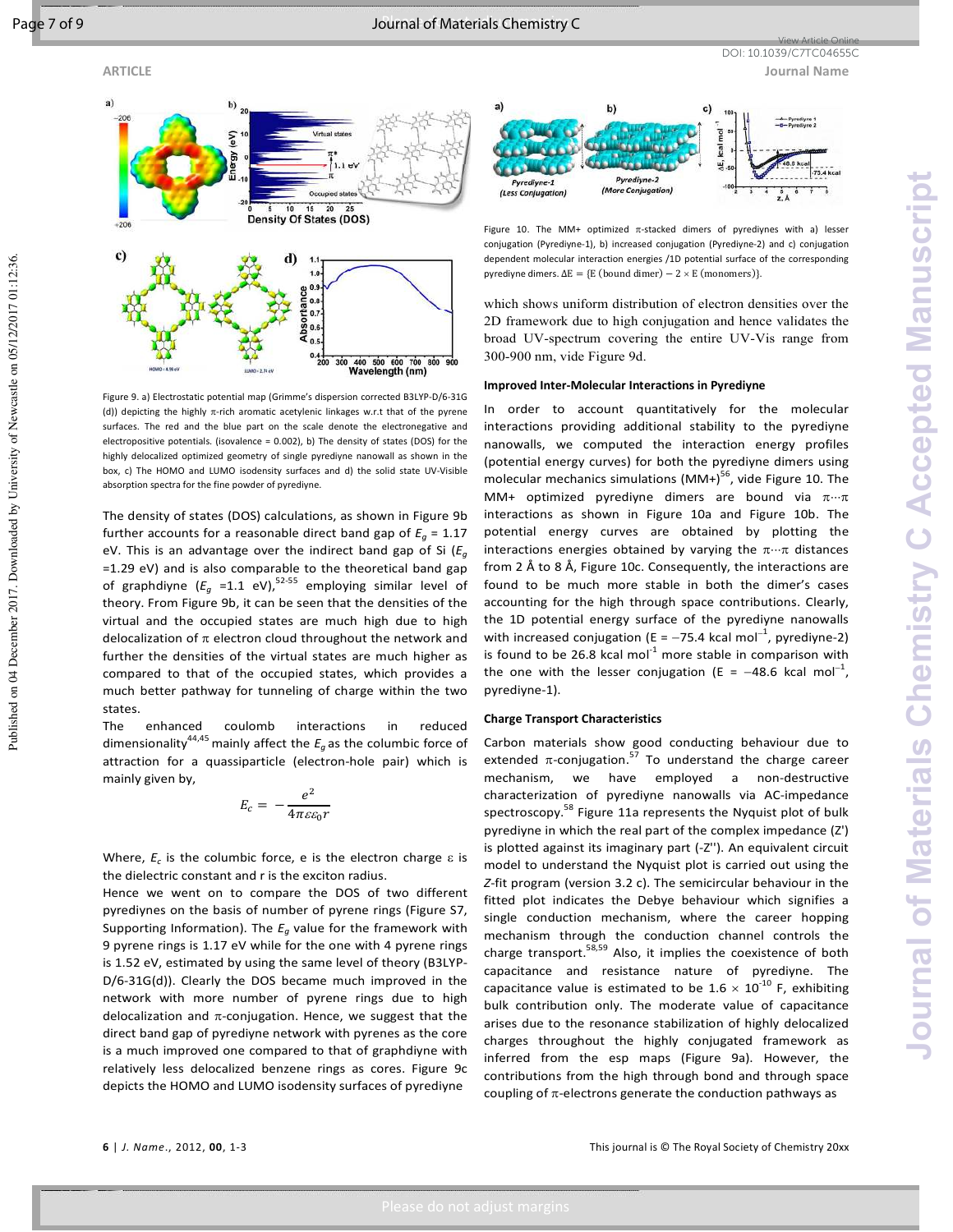**Journal of Materials Chemistry C Accepted Manuscript**

**Journal of Materials Chemistry C Accepted Manuscrip** 



Figure 11. a) Nyquist plot of bulk pyrediyne at 25 °C with equivalent R−C circuit (inset) and b) Hypothetical conduction channel formed via through space interactions of pyrediyne molecules.

shown in Figure 11b resulting in high delocalization of charges within the channel. The electrical conductivity value is estimated to be  $\sigma$  =1.23(± 0.1)×10<sup>-3</sup> S m<sup>-1</sup>, approximately one order higher than that of graphdiyne (2.516×10<sup>-4</sup> S m<sup>-1</sup>).<sup>40</sup> Although our preliminary computational results account for an improved electronic structure and intermolecular interactions for the pyrediyne monomer, a full band structure/mobility calculation on such molecules would further extend the scope to derive additional mechanistic insights into the carrier mobilities and electronic structure of this system.<sup>60,61</sup>

#### **CONCLUSIONS**

A new ultrathin, highly planar  $\pi$ -conjugated framework named pyrediyne is synthesized by employing a modified-Glaser-Hay coupling reaction using 1,3,6,8-tetraethynylpyrene as precursor with high scalability, thermal stability and reproducibility. The molecular information is characterized using Raman, XPS, FT-IR, XRD, UV-Vis, FE-SEM, AFM and OM studies. The ultrathin 2D nanowall framework is ~1.4 nm thick with a lateral size of  $\sim$ 0.6  $\mu$ m, where the pyrene units are tethered by diacetylenic linkages to form the  $\pi$ -conjugated network. Thermogravimetric analysis accounted for the excellent thermal stability of the material. TEM images followed by selected area electron diffraction (SAED) pattern along with appearance of several sharp peaks in XRD accounts for the high crystallinity and periodicity of the  $\pi$ -stacked material with significant reflections from a highly ordered BCC lattice structure. Electronic structure information from dispersion corrected DFT calculations suggests high symmetry (Cs point group) and conjugated network of  $\pi$ -electrons accounting for a low band gap of Eg = 1.17 eV, comparable to that of graphdiyne. As a consequence, the material exhibits an excellent electrical conductivity of  $\sigma$  = 1.23(±0.1)×10<sup>-3</sup> S m<sup>-1</sup> as investigated from the electrochemical impedance spectroscopy (EIS) measurements. This value is approximately one order higher than that of graphdiyne (2.516×10<sup>-4</sup> S  $m^{-1}$ ) enabling pyrediyne nanowall as a potential candidate in the field of semiconductor devices and organic electronics such as field effect transistors (FETs), thin film transistors (TFTs) and charge storage applications.

#### **Conflicts of interest**

There are no conflicts to declare.

#### **Acknowledgements**

We acknowledge departments of chemical engineering and metallurgical-materials engineering at Indian Institute of Technology Madras for the scanning electron microscopy facility. We thank Dr. Balasubramanian Viswanathan, NCCR, IIT Madras for transmission electron microscopy (TEM). We acknowledge Dr. Kothandaraman Ramanujam, department of chemistry, Indian Institute of Technology Madras for providing facilities for EIS measurements. The authors also acknowledge P.G Senapathy Centre for computing resources, IIT Madras for utilizing supercomputing facilities towards DFT calculations performed throughout this work. We acknowledge Department of Chemistry, IIT Madras for all the experimental facilities provided such as Raman, FTIR, XRD, UV-vis, AFM and TGA. P.P and S.S thanks University Grants Commission (UGC), New Delhi, for a fellowship.

#### **References**

- 1 Z. Jia, Y. Li, Z. Zuo, H. Liu, C. Huang and Y. Li, Acc. Chem. Res., 2017, **50**, 2470-2478.
- 2 Z. Li, Z. Liu, H. Sun and C. Gao, Chem. Rev., 2015, **115**, 7046- 7117.
- 3 N. Lahiri, N. Lotfizadeh, R. Tsuchikawa, V. V. Deshpande and J. Louie, J. Am. Chem. Soc., 2017, **139**, 19-22.
- 4 R. Dong, M. Pfeffermann, H. Liang, Z. Zheng, X. Zhu, J. Zhang and X. Feng, Angew. Chem. Int. Ed., 2015, **54**, 12058-12063.
- 5 M. Abel, S. Clair, O. Ourdjini, M. Mossoyan and L. Porte, J. Am. Chem. Soc., 2011, **133**, 1203-1205.
- 6 V. Georgakilas, J. A. Perman, J. Tucek and R. Zboril, Chem. Rev., 2015, **115**, 4744-4822.
- 7 Y. Si and E. T. Samulski, Nano Lett., 2008, **8**, 1679-1682.
- 8 S. Kumar, R. Rani, N. Dilbaghi, K. Tankeshwar and K.-H. Kim, *Chem. Soc. Rev.*, 2017, **46**, 158-196.
- 9 F. Wang, D. Kozawa, Y. Miyauchi, K. Hiraoka, S. Mouri, Y. Ohno and K. Matsuda, *Nat. Commun.*, 2015, **6**, 6305/1- 6305/7.
- 10 O. Kozak, M. Sudolska, G. Pramanik, P. Cigler, M. Otyepka and R. Zboril, *Chem. Mater.*, 2016, **28**, 4085-4128.
- 11 X. Wei, T. Tanaka, N. Akizuki, Y. Miyauchi, K. Matsuda, M. Ohfuchi and H. Kataura, *J. Phys. Chem. C.*, 2016, **120**, 10705- 10710.
- 12 N. Akizuki, S. Aota, S. Mouri, K. Matsuda and Y. Miyauchi, *Nat. Commun.*, 2015, **6**, 8920/1-8920/6.
- 13 D. Zhang, K. Ryu, X. Liu, E. Polikarpov, J. Ly, M. E. Tompson and C. Zhou, *Nano Lett.*, 2006, **6**, 1880-1886.
- 14 C. Doe, H. S. Jang, T. H. Kim, S. R. Kline and S. M. Choi, *J. Am. Chem. Soc.*, 2009, **131**, 16568-16572.
- 15 K. Wang, N. Wang, J. He, Z. Yang, X. Shen and C. Huang, *ACS Appl. Mater. Interfaces*, 2017, **9**, 40604-40613.
- 16 H. Fan and W. Shen, *ChemSusChem.*, 2015, **8**, 2004-2027.
- 17 T. T. Tung, R. Karunagaran, D. N. H. Tran, B. Gao, S. Nag-Chowdhury, I. Pillin, M. Castro, J. F. Feller and D. Losic, *J. Mater. Chem. C.*, 2016, **4**, 3422-3430.
- 18 R. Sakamoto, K. Hoshiko, Q. Liu, T. Yagi, T. Nagayama, S. Kusaka, M. Tsuchiya, Y. Kitagawa, W. Y. Wong and H. Nishihara, *Nat. Commun.*, 2015, **6**, 6713.
- 19 T. Kambe, R. Sakamoto, K. Hoshiko, K. Takada, M. Miyachi, J. H. Ryu, S. Sasaki, J. Kim, K. Nakazato, M. Takata and H. Nishihara, *J. Am. Chem. Soc.*, 2013, **135**, 2462-2465.

Published on 04 December 2017. Downloaded by University of Newcastle on 05/12/2017 01:12:36.

Published on 04 December 2017. Downloaded by University of Newcastle on 05/12/2017 01:12:36